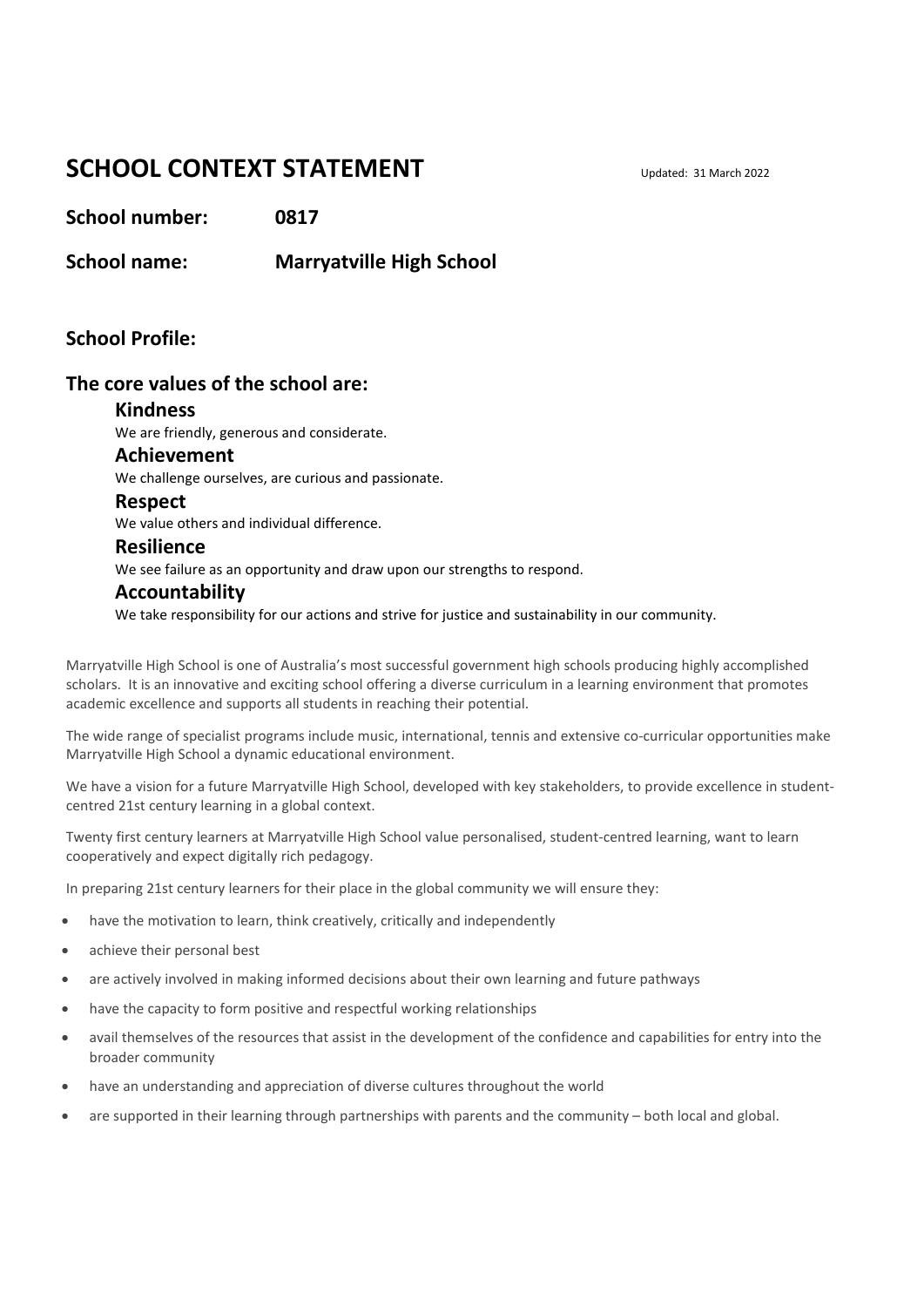# **1. General Information**

# **Part A**

| <b>School Name</b>       | <b>MARRYATVILLE HIGH SCHOOL</b>        |
|--------------------------|----------------------------------------|
| <b>School No</b>         | 0817                                   |
| Principal                | Mr John Tiver                          |
| <b>Postal Address</b>    | 170 Kensington Road, Marryatville 5068 |
| <b>Location Address</b>  | 170 Kensington Road, Marryatville 5068 |
| <b>District</b>          | Eastern Adelaide                       |
| <b>Distance from GPO</b> | 4 kms                                  |
| <b>Phone</b>             | 08 8304 8420                           |
| Fax                      | 08 8332 3228                           |
| Website                  | http://www.marryatvillehs.sa.edu.au/   |
| <b>CPC</b> attached      | NO                                     |
|                          |                                        |

| <b>February FTE Enrolment</b>   | 2018 | 2019 | 2020 | 2021 | 2022 |
|---------------------------------|------|------|------|------|------|
| Secondary Special, N.A.P.       |      |      |      |      |      |
| Ungraded etc.                   |      |      |      |      |      |
| Year 7                          | N/A  | N/A  | N/A  | N/A  | 263  |
| Year 8                          | 275  | 270  | 241  | 256  | 258  |
| Year 9                          | 281  | 267  | 276  | 260  | 277  |
| Year 10                         | 266  | 266  | 274  | 272  | 273  |
| Year 11                         | 280  | 242  | 257  | 266  | 277  |
| Year 12                         | 222  | 242  | 239  | 260  | 269  |
| Year 12 plus                    |      |      |      |      | 3    |
| <b>TOTAL</b>                    | 1324 | 1287 | 1287 | 1310 | 1620 |
| <b>Feb total FTE Enrolment</b>  |      |      |      |      |      |
| Male FTE                        | 657  | 641  | 623  | 664  | 824  |
| <b>Female FTE</b>               | 667  | 646  | 660  | 650  | 796  |
| School Card Approvals (Persons) | 204  | 198  | 122  | 109  | 116  |
| <b>NESB Total (Persons)</b>     | 526  | 648  | 612  | 595  | 734  |
| Aboriginal FTE Enrolment        | 18   | 18   | 17   | 13   | 16   |

Note: Placement points for Complexity and (Base plus Isolation) can be obtained from the document 'Placement Points History' in the 'schools/placement' section of the 'Legal and Policy Framework Library' available on the departmental CD-ROM or web-site.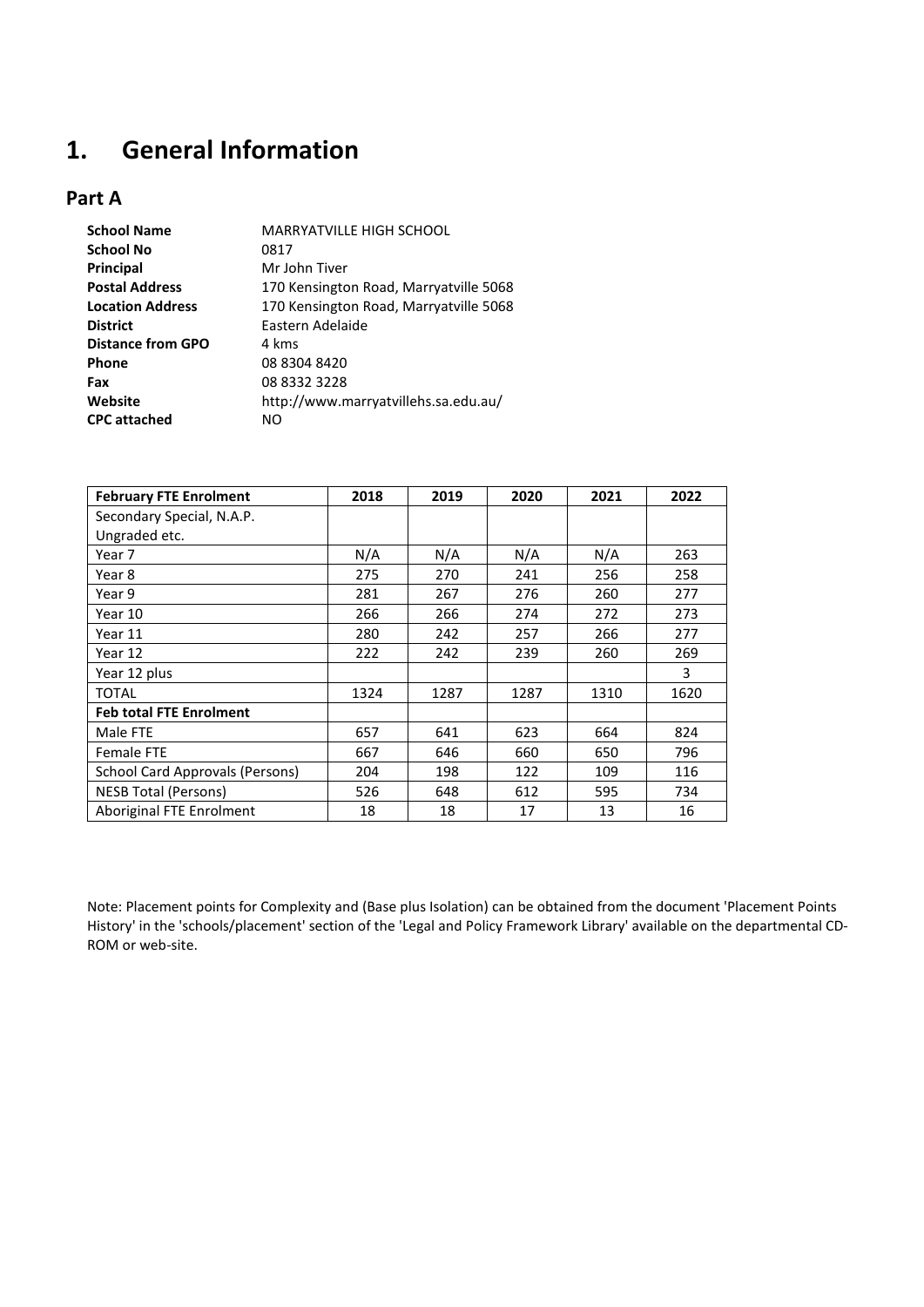# **Part B**

• **Principal**

John Tiver

- **Deputy Principal**
	- Julie Ferguson
- **Head of Music** Aldis Sils
- **Senior Leaders**
	- Elena Harrison
	- Janelle Morrissey
	- Jenny Burford
	- Lyndon Parry
	- Nathan Burgess
- **Business Leader**
	- Kirsty Iversen
- **School e-mail address**
	- [dl.0817.info@schools.sa.edu.au](mailto:mhsinfo@marryatville.sa.edu.au)
- **Staffing numbers: February, 2022** 
	- Teachers 114.0 FTE, School Service Officers 1102 hours
- **Enrolment trends**
	- Limited to physical size of school. Approximately 1600 students in 2022.

# **Special arrangements**

The school is under strong demand for enrolment.

• **Year of opening**

Originally built on this site in the 1950's as Norwood Boys' Technical High School. Opened as Marryatville High School with a Special Interest Music Centre in 1976.

# • **Public transport access**

Adelaide Metro Buses 141 and 142 stop at the School traffic lights on Kensington Road.

The Adelaide Metro 300 Circle Line service operates around the outer suburbs of Adelaide and travels along Portrush Road. The nearest stops to Marryatville High School are stops 147 and 148.

Adelaide Metro School Bus 'C' from Athelstone to Loreto College stops at our gate. Bus 'C' runs from Marryatville High School into the City after school.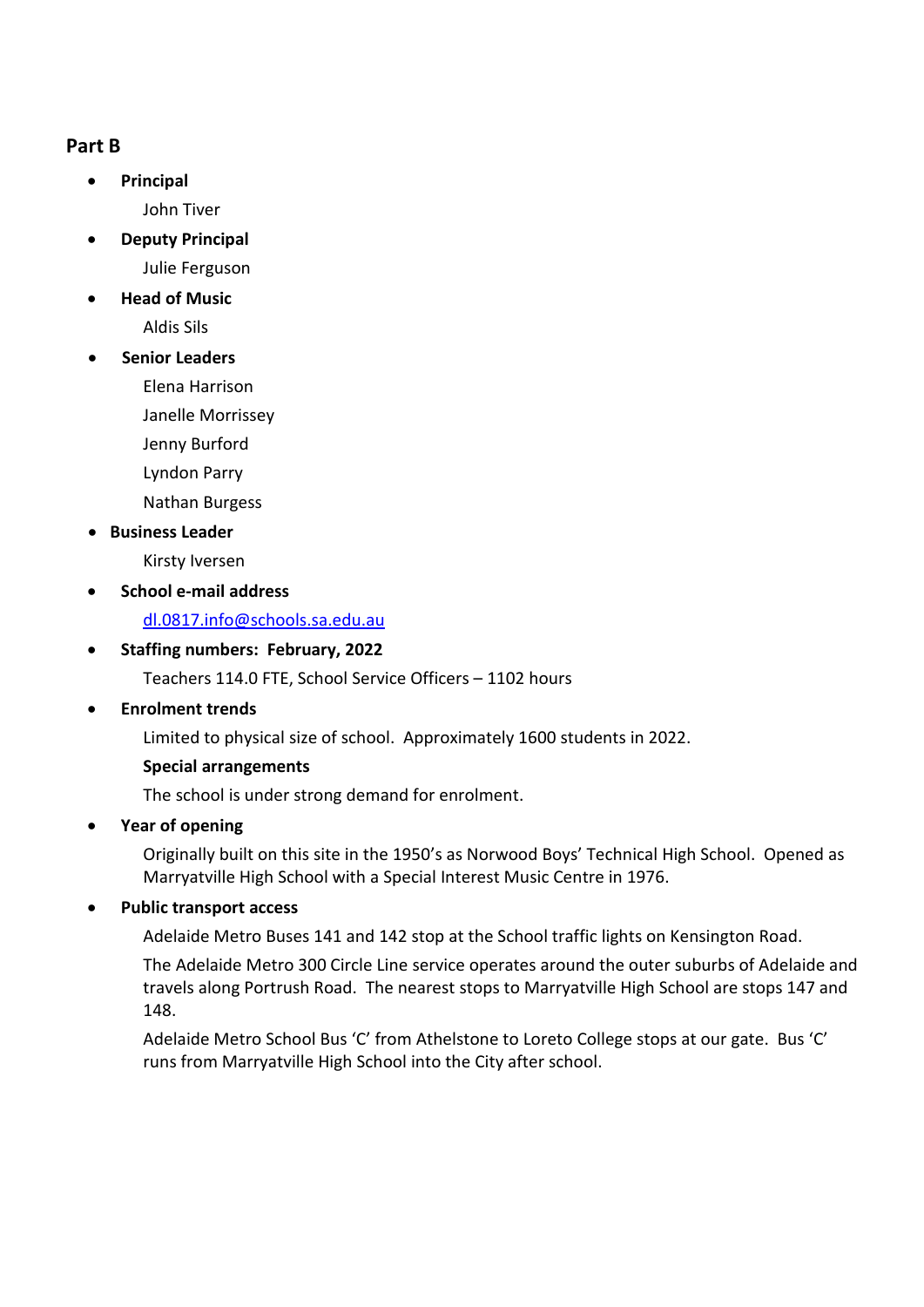# **2. Students (and their welfare)**

### • **General characteristics**

Marryatville High School is an innovative and exciting school offering a diverse curriculum in a learning environment that promotes academic excellence and supports all students in reaching their potential. The wide range of specialist programs including a Music Program, an International Program, a Special Interest Tennis Program and an extensive Co-curricular Program makes Marryatville High School a dynamic educational environment which helps to develop well-rounded and engaged students.

Teaching and support staff meet the highest professional standards in their commitment to the school and care for students. Approximately 90% of Year 12 students seek to enter university.

### • **Student Life Programs:**

All staff accept responsibility for student wellbeing through delivery of learning programs. There are 2 dedicated sessions of 40 minutes per week to the Student Life Program. Senior Leaders have responsibility for a year level and are supported by Year Level Coordinators and Student Counsellors.

### • **Support offered:**

The Student Life Program is ongoing throughout the year. Students are supported through the Learning Assistance Program (LAP), Peer Support Program (for Year 7 and 8 students), youth workers, wellbeing hubs, personal and career counselling. Intensive Secondary English courses are provided for International students. Student achievement and participation is celebrated in a range of ways on a regular basis. Induction programs are conducted for all students at the beginning of the year.

# • **Student management:**

Marryatville High School provides a positive and challenging learning environment. The overwhelming majority of students are cooperative, motivated and involved in their learning and co-curricular activities in a positive way. Implementation of the Student Behaviour Management Policy, with a focus on restorative practices, supports students in making responsible choices.

### • **Student Representative Council:**

The Student Representative Council plays a very important role in allowing students to voice their opinions, share their concerns and promote school spirit. The Council gives students the valuable and rewarding opportunity to show leadership by identifying areas for improvement within the school and influencing school decision making on many levels, as well as working to support charities.

The Student Representative Council consists of a Senior Executive made up School, Vice, House, Music and International Captains. Junior Executive has Captains and House Captains. Each Home group appoints a Class Captain who acts as a conduit between the Executive and the student body. Meetings at Class level, Year level and Executive level are intended to be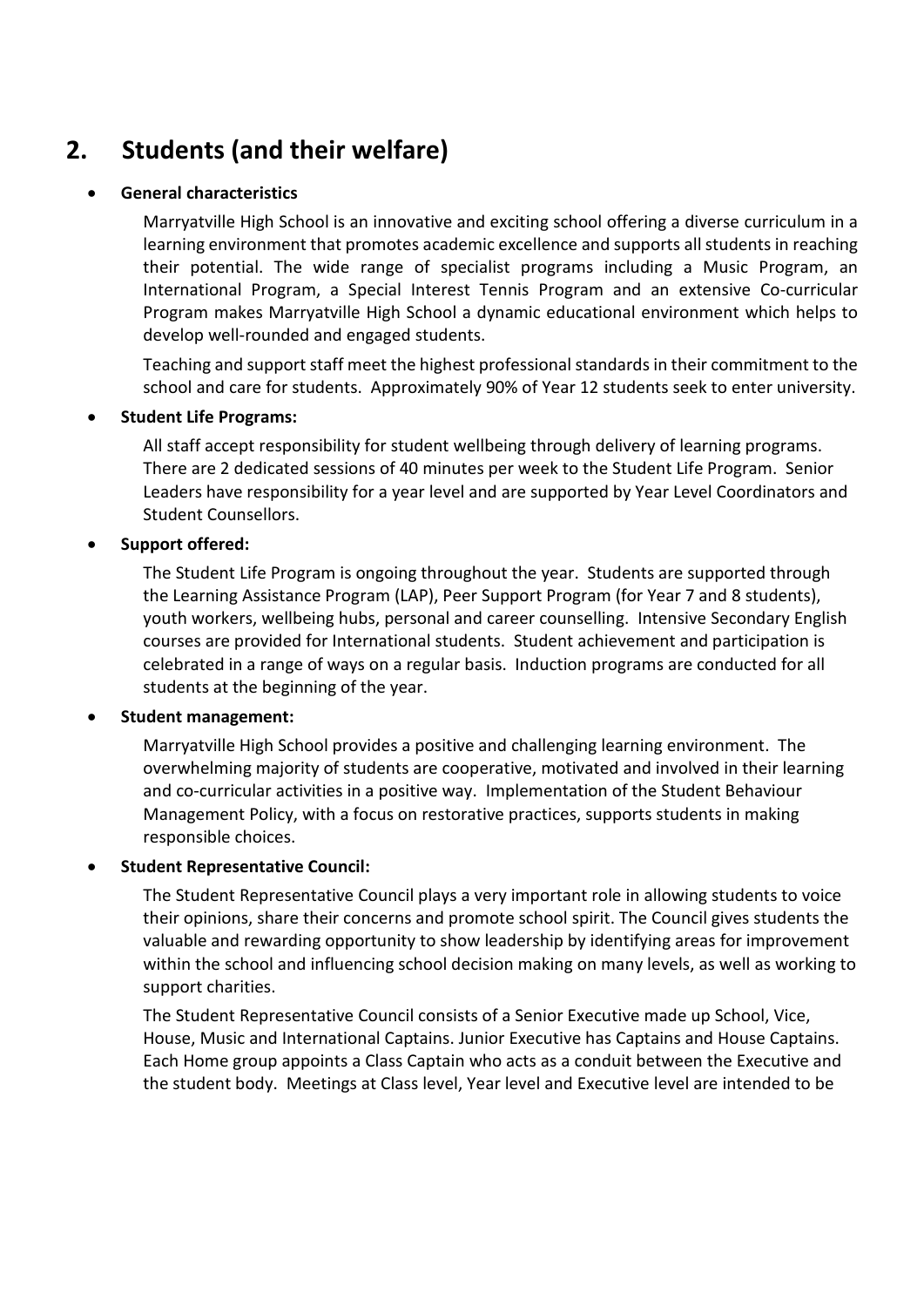held during the Student Life Programme time. Members of the Executive contribute to the development and delivery of this programme.

### • **Special programs:**

There is a Special Interest Music Program (involving 30% of students in the study of Music), Special Interest Tennis Program, International Program and Co-curricular Program. There are a range of vocational programs that support higher education and industry pathways.

# **3. Educational Overview**

# • **Strategic Planning:**

- Strategic Plan
- Site Improvement Plan
- Faculty/Program Action Plan
- Personal Development Plans
- Formal Review Process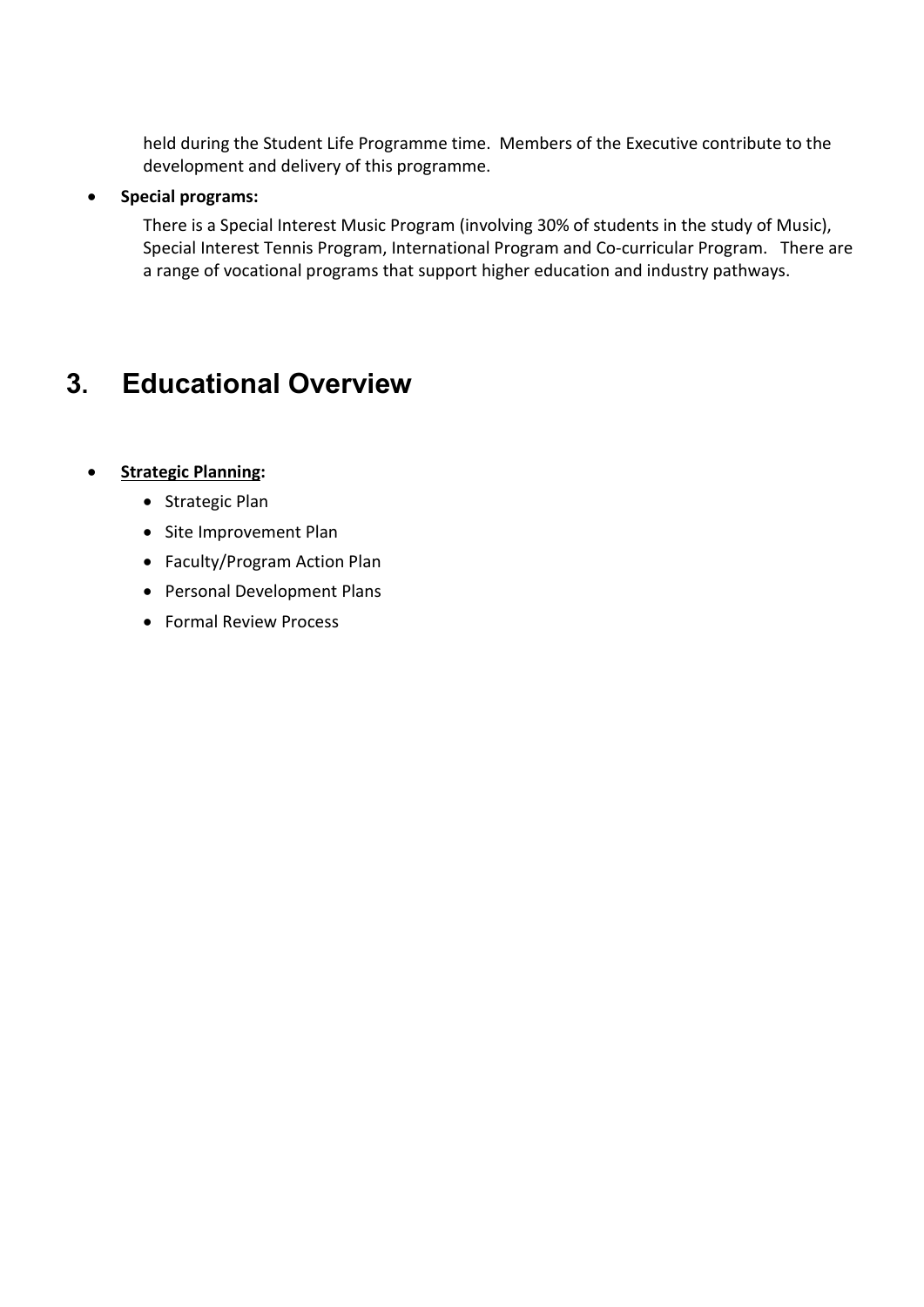# **4. Curriculum MIDDLE SCHOOL YEAR 7**

Dancing for Life Digital Technologies Dramarama Elective Music English English as an Additional Language or Dialect Food Technologies French Health and Physical Education Humanities

# **YEAR 8**

Dancing with the Trees Digital Technologies Drama Elective Music English English as an Additional Language or Dialect Food Technologies French Geography Health and Physical Education History

# **INTERMEDIATE SCHOOL**

# **YEAR 9**

Advanced Drawing Techniques Advanced Mathematics Advanced Mathematics Coding Community Challenge Computational Mathematics Creative Filmmaking Digital Technologies Drama Elective Music English English as an Additional Language or Dialect Everyday Mathematics Exploring Youth Culture in Japan F1 and Subs in Schools Food Design

- Japanese Material Technologies Mathematics Media Arts: Photography & Film Science Special Interest Music Special Interest Tennis Visual Arts: Art & Design
- Japanese Material Technologies Mathematics Media Arts: Photography & Film Science Special Interest Music Special Interest Tennis Specialist Sport Studies Sports Industree Visual Arts: Art & Design

Food in Action French General Mathematics Health and Medical Science Health and Physical Education Humanities Japanese (Continuers) Making Bank \$ Material Technologies Musical Theatre Peer Support SACE Stage 1 Science Smart Technologies Song Writing and Film Music Special Interest Music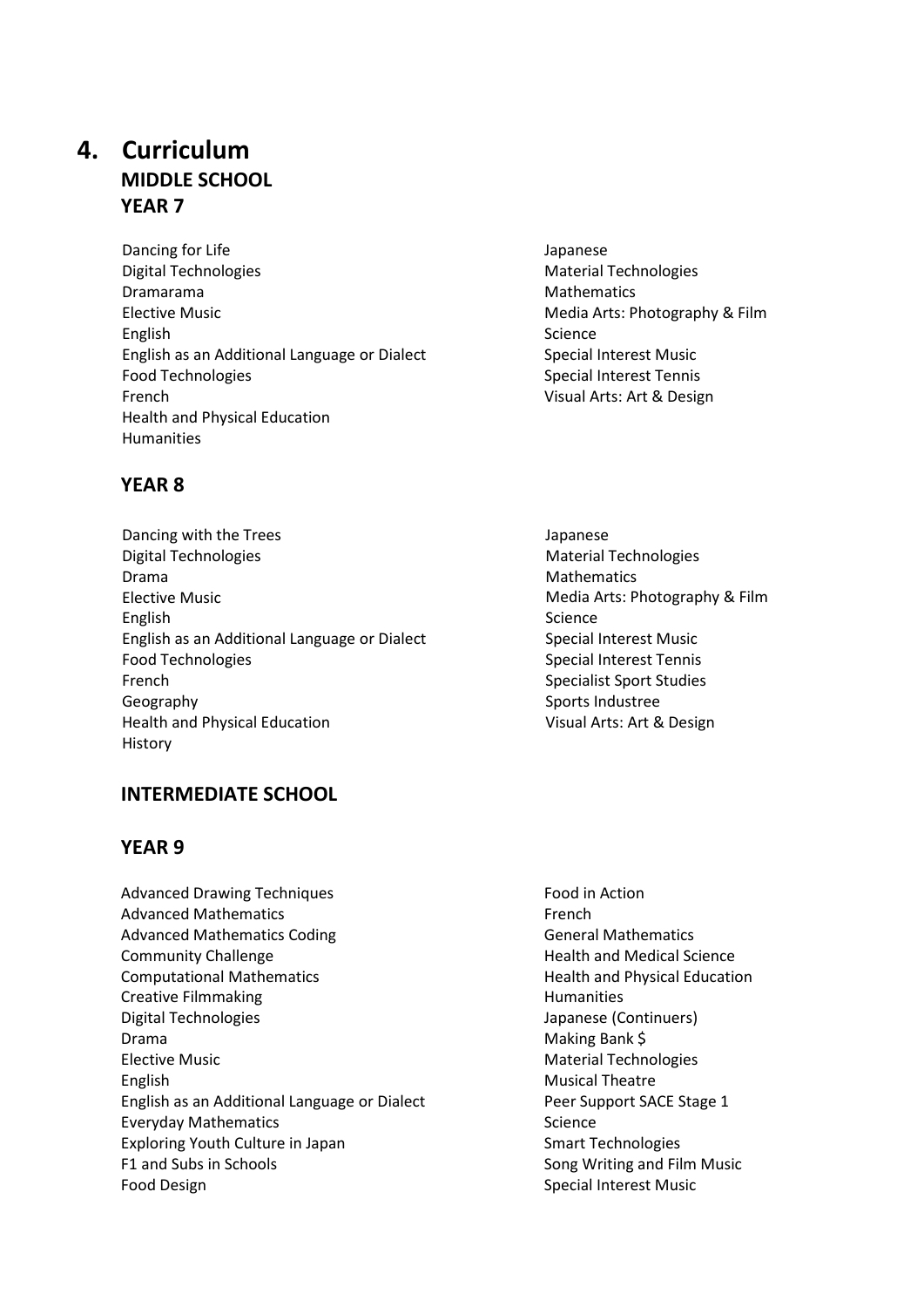Special Interest Tennis Sustainability Textile Design The Great Outdoors Touch Football

# **YEAR 10**

Backstage Crew CAD Engineering Solutions Café Culture Catering and Event Management Child Studies Community Challenge Computational Mathematics Creative Film Making Documentary Film Making Drama Drawing and Painting Elective Music Engineering Physics English English as an Additional Language or Dialect Everyday Mathematics French A and B General Mathematics Graphic and Product Design A Health and PE Human Diseases Human Movement

### Humanities Information Processing and Publishing Japanese – Discovering Contemporary Japan Jewellery and Entrepreneurship Journey into Higher Mathematics A Making Bank \$ Marine Studies Mathematical Methods Matters of the Mind Metalwork Future Submarine Program Musical Theatre Peer Support SACE Stage 1 Science Special Interest Music Special Interest Tennis Sustainability Technologies - Robot Wars Touch Football A and B Trade Physics Visual Arts Wooden Furniture Design

# **STAGE 1**

- Accounting Alloy and Metal Manufacturing Biochemistry Biology A and B Business Innovations CAD Engineering and Advanced Manufacturing Chemistry A and B Child Studies Coding and Game Development Drama A and B **Economics** English A and B
- English as an Additional Language A and B Essential English Essential Mathematics A and B Fashion Design and Entrepreneurship Food and Hospitality French Beginners and Continuers General Mathematics A and B Geography Health and PE A and B Information Processing and Publishing Japanese Continuers A and B Journalism

#### Visual Arts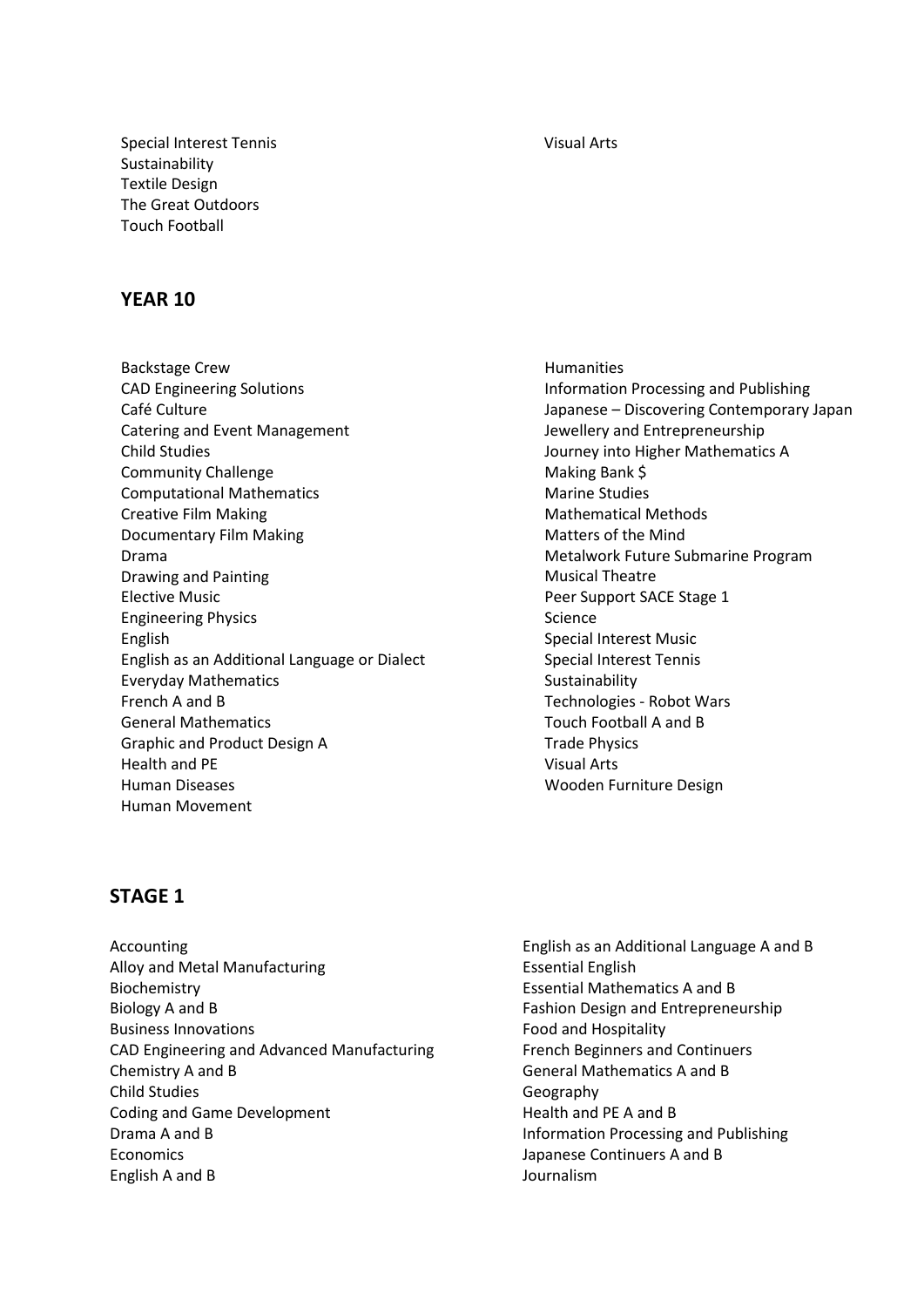Legal Studies A and B Material Solutions – Timber Mathematical Methods A, B and C Media Arts – Film Making Modern History A and B Music Studies Music Technology Nutrition Outdoor Education A and B Peer Support Philosophy

Physics A and B Psychology A and B Research Project Robotic and Electronic Systems Scientific Studies Society and Culture Specialist Mathematics Theatre Technologies Visual Art A and B Visual Art Design A and B Workplace Practices

# **STAGE 2**

Accounting Advanced Game Development Biology CAD Engineering and Advanced Manufacturing Chemistry Drama Economics English Essential English Essential English EAL Essential Mathematics Food and Hospitality French – Beginners and Continuers General Mathematics Health and Physical Education Health and Wellbeing Information Processing and Publishing Japanese (Continuers) Legal Studies

Material Solutions Timber Mathematical Methods Modern History Music Explorations Music Performance: Ensemble Music Performance: Solo Music Studies Nutrition Outdoor Education Philosophy Physics Psychology Robotic and Electronic Systems Society and Culture Specialist Mathematics Visual Art Visual Art Design Workplace Practices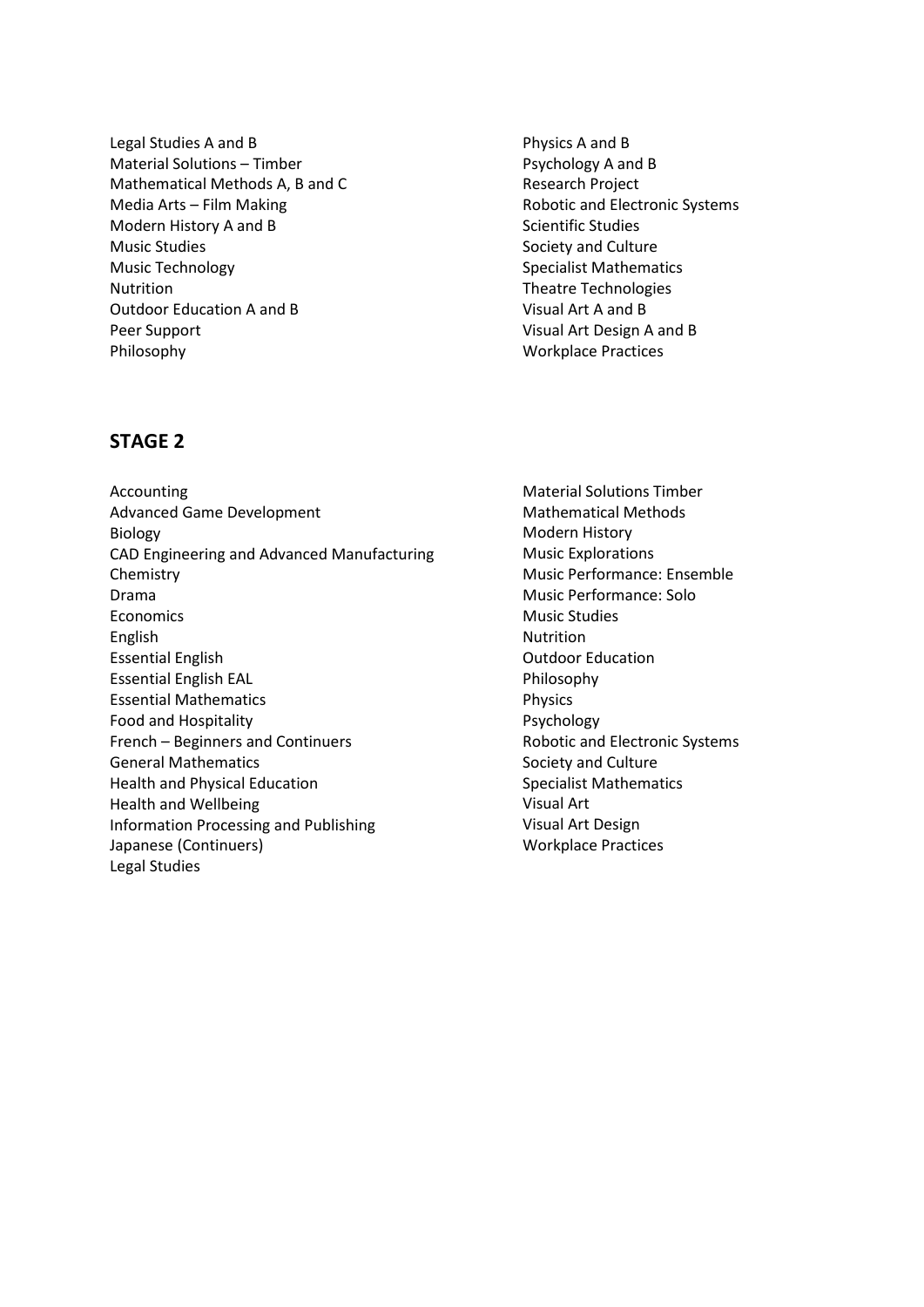# • **Special needs**

Support and programs include:

Analysis of a range of data sets to inform the development of appropriate and targeted support.

Individual Student Support Plans to improve learning outcomes for:

- o students with identified disabilities
- o students specific learning difficulties
- o students at risk of disengagement form mainstream schooling
- o Indigenous students

A comprehensive Learner Assistance Program. A range of targeted small group intervention programs.

### • **Special curriculum features**

In addition to the Special Interest Music Centre and Special Tennis Program there is an extensive Co-curricular Program.

### • **Teaching and Learning is designed to:**

- o establish an agreed range of practices in respect to teaching and learning that enact common understanding of "high quality teaching and learning".
- o promote an active culture of learning that reflects a strong relationship between teaching and learning.
- $\circ$  focus on improving the consistent delivery of high quality teaching to meet learners' needs, enabling all students to be fully involved in the learning process.
- o monitor the quality of teaching and learning via a cohesive and transparent procedure.
- $\circ$  embrace teaching and learning that is tailored to learners in the 21<sup>st</sup> century/modern learners.
- $\circ$  develop well-articulated student-centred teacher pedagogy that underpins the acquisition and transformative use of ICT in the School's curriculum.

# • **Assessment and reporting**

Assessment and reporting are part of the feedback needed for teachers, learners and their families. Assessment and reporting processes provide an opportunity for teachers, students and their families to work together in the context of real world settings and life-long learning.

The school uses Daymap as its assessment and reporting tool.

In line with the school's Guiding Principles, and in the context of the DfE Assessment and Reporting Operational Guidelines, the Australian Curriculum Achievement Standards and the relevant SACE policies, this policy aims to:

- 1. ensure assessment and reporting practices are explicitly student centred and improve student learning outcomes
- 2. ensure regular and effective monitoring, evaluation and reporting on each student's achievements
- 3. encourage and support parents and carers as partners in learning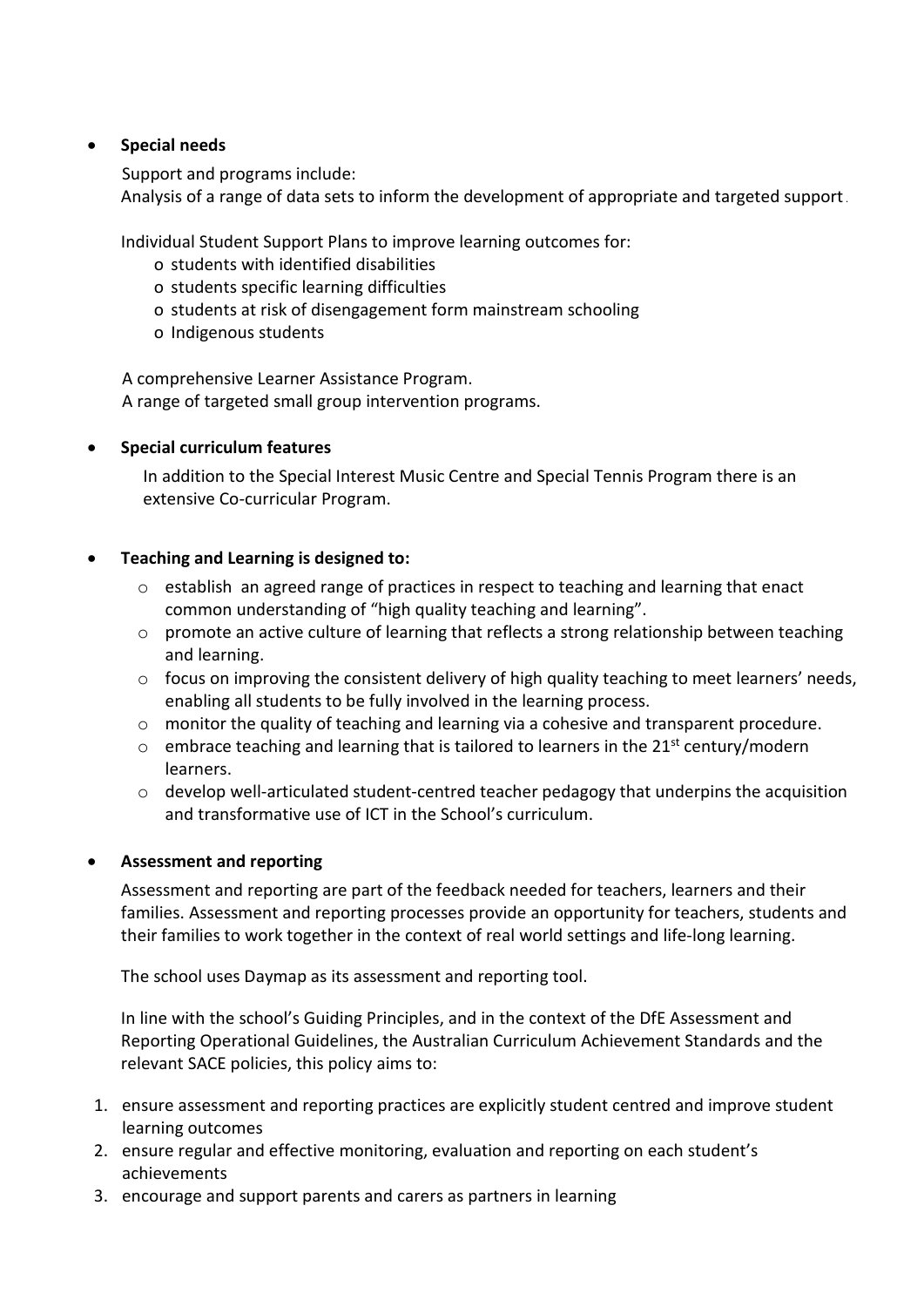4. reflect and value the diversity of our students.

### • **Joint programs**

Vocational Education & Training programs are available in a number of industry areas. The East Adelaide Schools' Cluster (EASC) represents the collaborative partnership and regional provision of Vocational Education and Training across all schooling sectors in the east of Adelaide. The EASC offer courses that compliment student interests, school specialisations, regional and national skill shortage areas and experiences that lead to the development of transferable skills.

# **5. Co-curricular**

### • **Sporting Activities**

The school participates in competitions conducted by the Sports Association for Adelaide Schools, the South Australian Catholic Secondary School Girls' Sports Association and Secondary School Sport S.A.

Sports include: athletics, badminton, baseball, basketball, cricket, cross country, cycling, football, netball, orienteering, soccer, swimming, tennis, touch, triathlon and volleyball.

# **6. Other Activities**

### • **General**

Chess Club, Debating, Future Problem Solving, Gifted & Talented Art, Japanese Culture Club and Environment Club.

• **Music**

Junior Choir, Chamber Choir, School Orchestra, Junior Band, Girls' Choir, Boys' Choir, Studio Strings, Senior Band, Big Bands, Guitar Ensembles, Recorder Ensemble, Jazz Combos, Pops Vocal, Baroque Ensemble, Swingtones & Concert Choir. Music students have the opportunity to participate in interstate and overseas tours as well as the Generations in Jazz National Stage Bands Awards in Mount Gambier.

### • **Special Activities:**

Yr 7 & 8 Camp, Yr 9 Aquatics Camp, Yr 10 Snow Tour, Year 10 Work Experience.

International exchanges and tours, French Cultural Tour, Singapore Drama Tour, Sister School Exchange – Japan.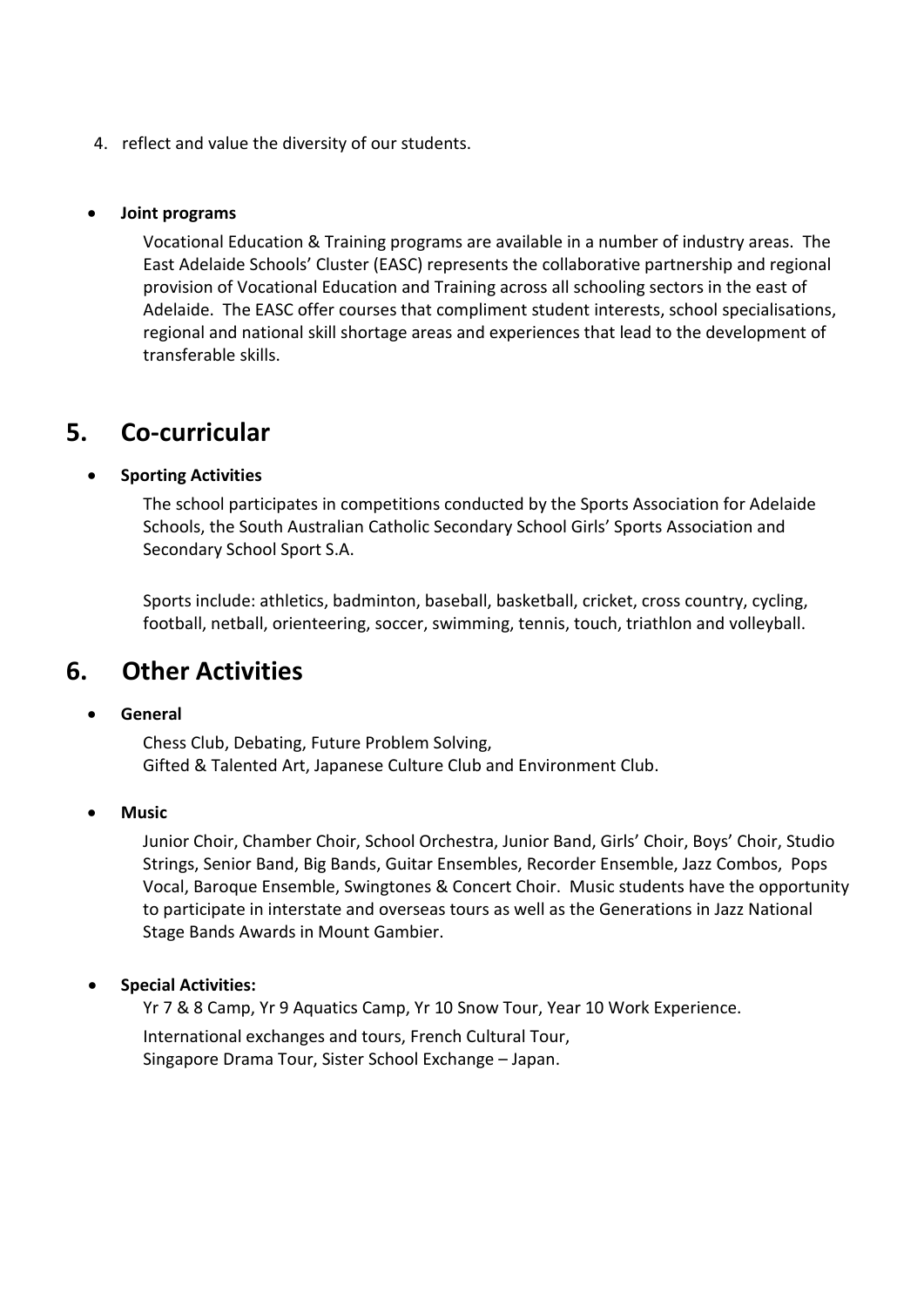# **7. Staff (and their welfare)**

# • **Staff profile**

Teachers coming into Marryatville High find it a very demanding school in which to teach as students and parents have high expectations in relation to learning and student wellbeing. Teachers need to intellectually challenge students and demand a high level of rigor in thinking skills, general class work and engagement while ensuring that the needs of all students are met.

# • **Leadership structure**

The Senior Leadership Team, which includes the Principal, Deputy Principal, Directors and Business Leader, is responsible for educational leadership, implementation of policies and day-to-day running of the school. They are supported by Coordinators and Managers. Governing Council works with the school on strategic direction and resource allocation.

# • **Staff support systems**

School Support Officers work professionally with staff to provide a range of services across the school. Training and Development opportunities emerge from Strategic Directions and the professional requirements of staff.

### • **Performance Development**

Performance Development is linked to Action Plans and the Site Learning Plan. Professional Learning supports the Site Learning Plan.

# • **Access to special staff**

Instrumental Music Teachers and other DfE staff supply support when needed. Students on a Negotiated Education Plan with identified learning difficulties are offered teacher, SSO or LAP support.

# **8. Incentives, support and award conditions for Staff**

Although this school is demanding in the time commitment and level of teaching required, the intrinsic rewards for teaching are high in that the students are motivated and supported by parents who want them to learn. The environment is outstanding and the culture of the school uplifting. The proximity to the city is advantageous for excursions and bus travel. New staff are supported with an induction program.

# **9. School Facilities**

# • **Buildings and grounds**

Set amongst gum trees lining the banks of First Creek, about 4 kilometres east of the city of Adelaide, the school's unique physical environment provides an atmosphere conducive to learning as well as an on-campus site for environmental education. Buildings range from the heritage listed Eden Park, and the traditional main building to the state of the art 338 seat Performing Arts Centre, the Forge, opened in 2005. Our new purpose built building, The Pines,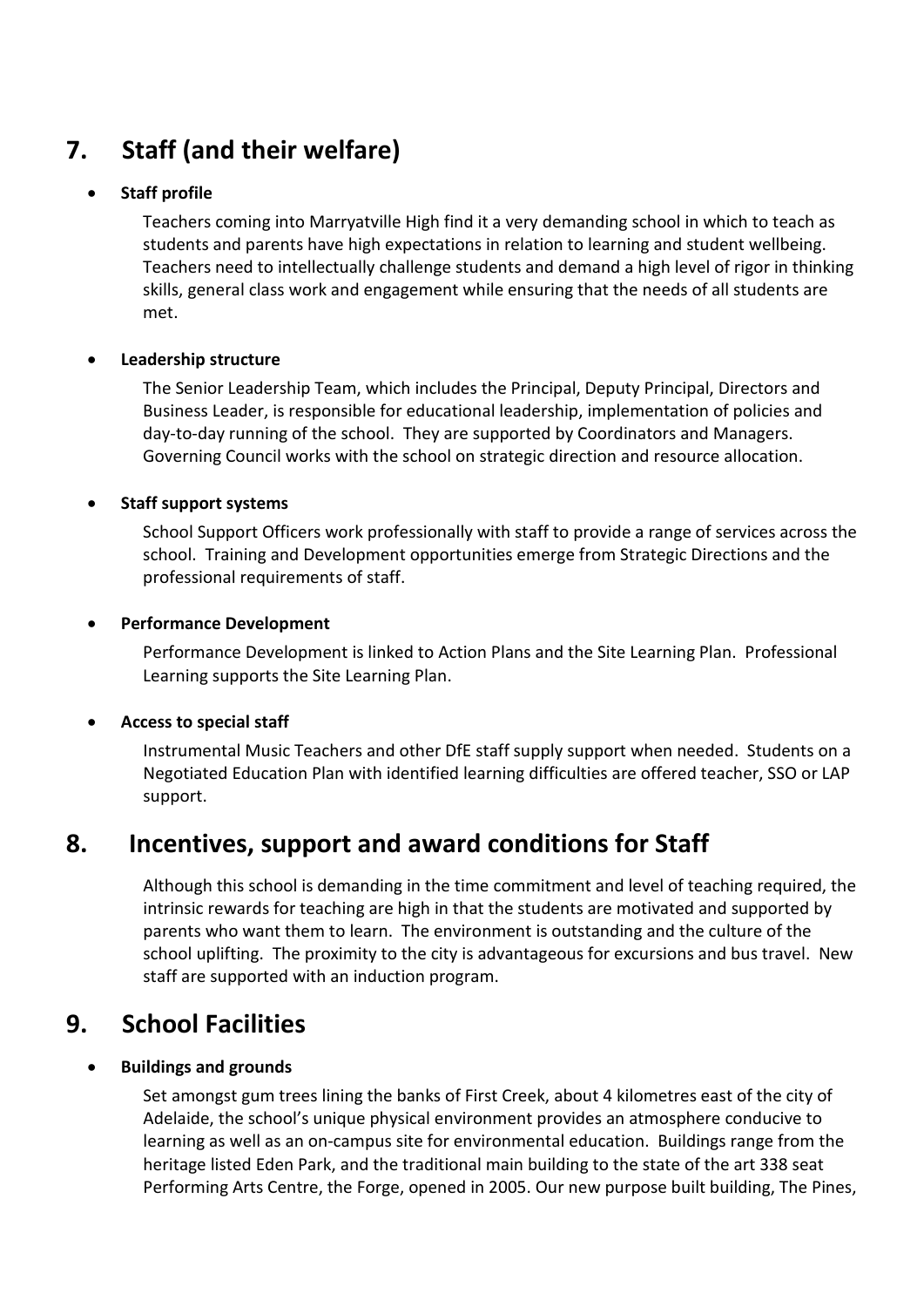replacing an old transportable, was completed early 2022. It contains general learning areas, a biology lab and meeting facilities.

### • **Cooling**

The majority of the school is air-conditioned.

# • **Information Technology**

The school employs industry leading technology systems to supply world class ICT access for its staff and students. This infrastructure ensures that our school laptop program (one to one) enhances student learning opportunities and provides a contemporary platform for the teaching of all subjects.

# • **Specialist facilities**

The Special Interest Music Centre (including choir, orchestra, percussion and keyboard teaching facilities) is located in the refurbished heritage listed 'Stables'. The centre is well equipped and visually stunning.

Heritage listed 'Eden Park House' with stunning gardens is located on a separate campus and provides a unique environment for our Year 12 students.

The Performing Arts Centre, 'The Forge', provides a flexible performance space fully equipped with state of the art sound, lighting and multimedia facilities.

'H' Block is a state of the art learning centre incorporating science, general learning and student learning hubs.

'The Pines' is a purpose built centre containing science, general learning and meeting room areas. This was completed early 2022.

# • **Student facilities**

The canteen provides fresh and nutritious food.

### • **Staff facilities**

The staffroom has been refurbished

Access for disabled people is limited due to the design of buildings with many stairs with no lift access.

### • **Access to bus transport**

Public transport is available.

# **10. School Operations**

The base structure for decision-making is a consultative committee structure.

# • **Decision making structures**

Governing Council plays an important role in Strategic Planning and resource allocation. The Senior Leadership Team meets weekly, Leaders meet fortnightly and staff meet on two occasions each term. There are also Faculty and Year Level meetings as well as other team meetings.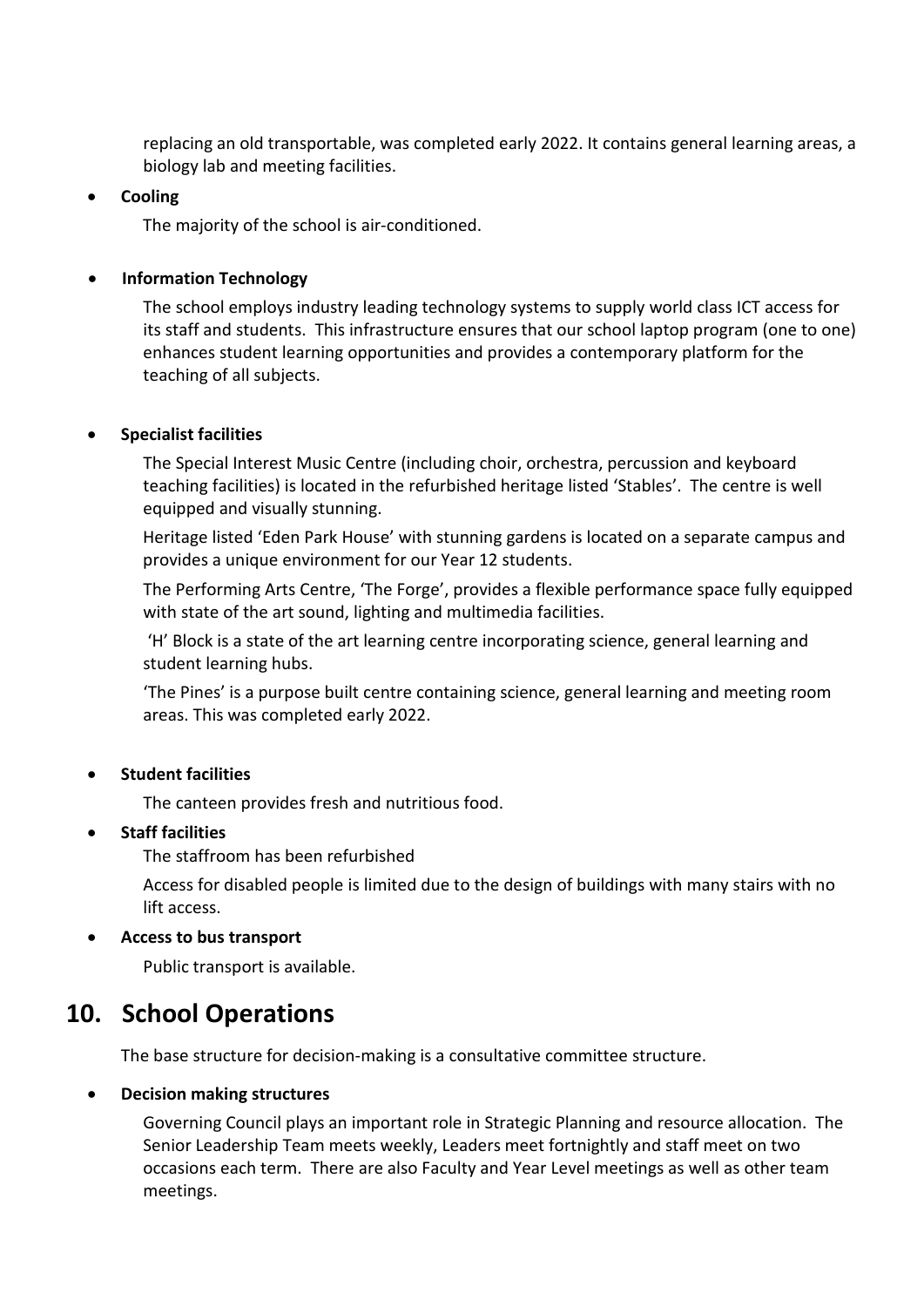# • **Regular publications**

Publications include an annual Year Book as well as the Annual Report. There is also the Marryatville High School Web Site and a social media presence.

# • **School financial position**

The school is in a sound financial position.

# • **Special funding**

Special funding is received for the Special Interest Music Centre.

# **11. Local Community**

# • **General characteristics**

The majority of students come from outside of the school's zone.

# • **Parent and community involvement**

The Governing Council:

- involves the school community in the governance of the school by:
	- (i) providing a focus and a forum for the involvement of parents and the school community.
	- (ii) ascertaining the educational needs of the local community and the attitude of the local community to educational developments within the school.
	- (iii) ensuring that the cultural and social diversity of the community is considered and particular needs are appropriately identified.
- sets the broad direction and vision of the school
- leads strategic planning for the school including:

(i) developing, monitoring and reviewing the objectives and targets of the strategic plan.

(ii) considering, approving and monitoring human resource and asset management plans.

- determines policies for the school including policies for the safety, welfare and discipline of students
- determines the application of the total financial resources available to the school including the regular review of the budget
- reports to the school community and the Minister on: